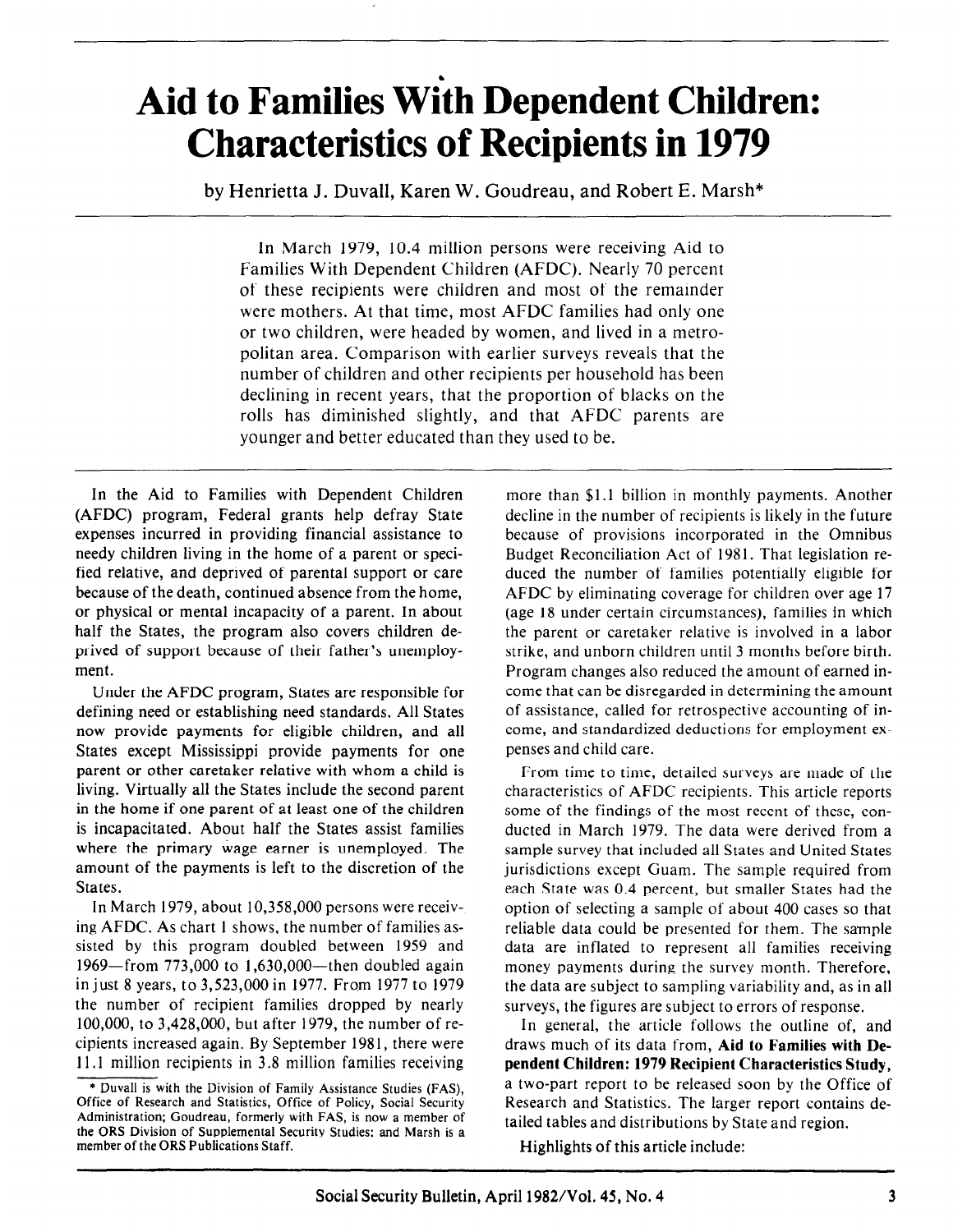-The average size of AFDC families has been decreasing for a decade. In 1979, the average number of children in AFDC families was not much different from that for families with children in the population as a whole.

-In 1979, more than half of all AFDC families were white, including Hispanics. The proportion of blacks on the rolls fell between 1973 and 1979.

-The median age of parents living in the home has fallen sharply in recent years. At the same time, their educational level has risen substantially.

-The vast majority of AFDC parents are native-born Americans.

## Demographic and Program **Characteristics**

## AFDC Families

Child recipients. In 1979 the average AFDC family received aid for 2.1 children, compared with 2.2 in 1977 and 3.0 in 1969. In the most recent year, more than twothirds of the families had either one or two child recipients and less than one-seventh had more than three. As table 1 shows, the proportion of families with only one child recipient rose from 34 percent to 42 percent in the period 1973-79. In 55 percent of the AFDC families, at least one of the child recipients was under age 6 in 1979.

Eighty-three percent of the families had at least one child under age 12.

Other recipients. The total number of recipients in the average AFDC family fell from 4.1 in 1969 to 3.2 in 1977 and to 3.0 in 1979. This steady decline reflects a substantial decrease in the number of children per family and a slight decrease in the number of adult recipients. Only one adult-usually the mother-received assistance in about 80 percent of the families, a proportion that remained virtually constant during the period 1969-79. In that span the proportion of families with two adult recipients was halved, falling from 12 percent to 6 percent, while the proportion receiving aid only for children rose by nearly half, from about 10 percent to 15 percent. Families with two adult recipients included unemployed and incapacitated parents. Families without any adult recipients often included a stepfather who was supporting the children's mother.

Other household members. The overall composition of AFDC households remained virtually the same in 1979 as it was in 1975. In addition to parents, about 15 percent of the AFDC families contained a grandparent, 9 percent had nonrecipient brothers and sisters (including half and step) of recipient children, and 15 percent contained other relatives.

Sex of household head. In 1979, as in 1977, women headed four-fifths of all AFDC households. Most of

**Chart 1.**—Number of AFDC families during March of selected years

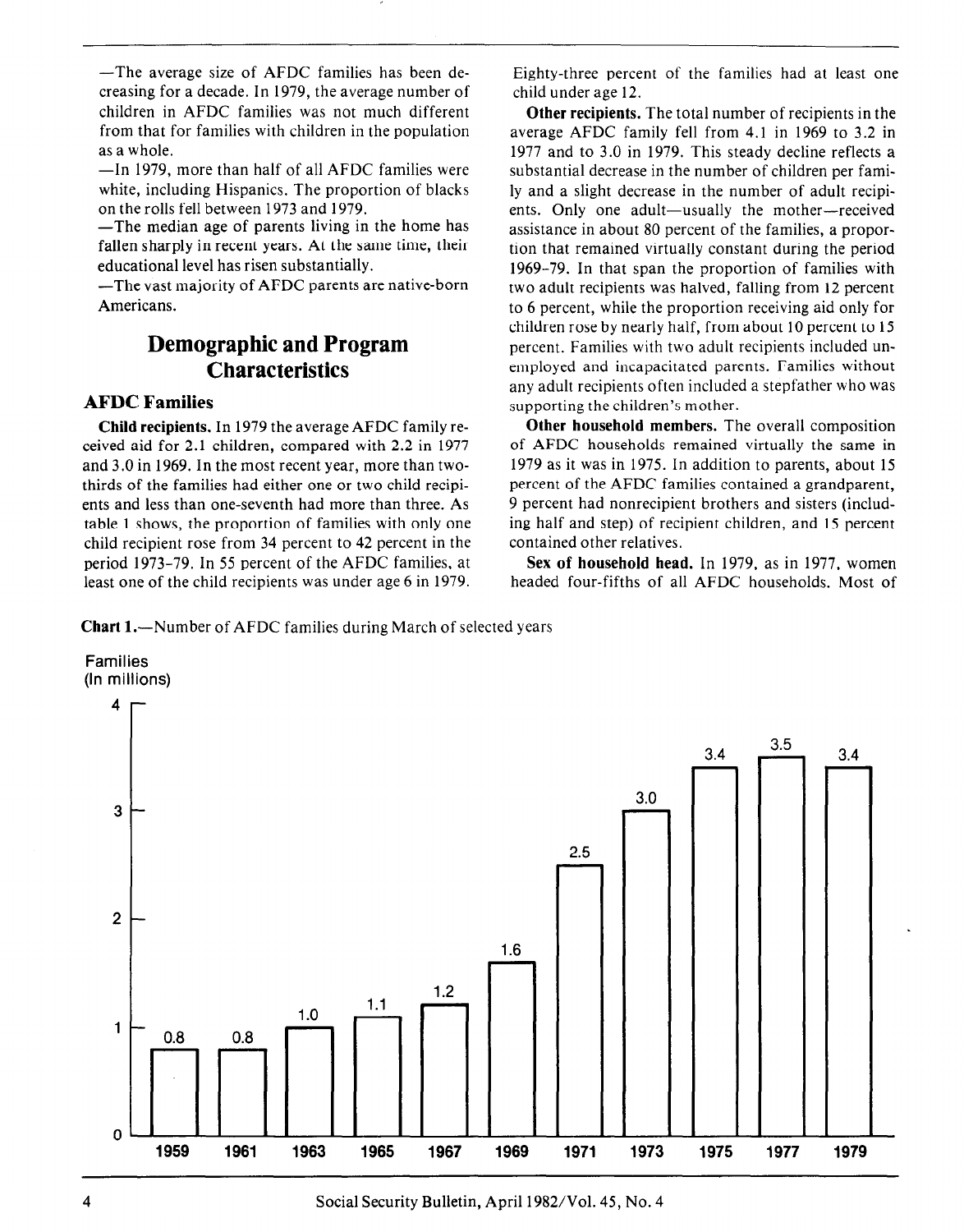| Characteristic                   | 1973                                       | 1977                                          | 1979                                            |
|----------------------------------|--------------------------------------------|-----------------------------------------------|-------------------------------------------------|
|                                  | 2.989,891<br>10,692,081<br>3.58            | 3,523,294<br>11,115,977<br>3.15               | 3,428,078<br>10,358,028<br>3.02                 |
| Youngest child age group         |                                            |                                               |                                                 |
|                                  | 59.9<br>33.5<br>6.6<br>0                   | 56.6<br>35.2<br>6.3<br>1.9                    | 55.5<br>35.9<br>6.8<br>1.7                      |
| Sex of head                      |                                            |                                               |                                                 |
|                                  | 75.8<br>23.8<br>.4                         | 78.9<br>21.0<br>.2                            | 81.1<br>18.1<br>.6                              |
| Race and ethnicity               |                                            |                                               |                                                 |
|                                  | 13.4<br>38.0<br>45.8<br>1.1<br>1.7         | 12.2<br>41.4<br>43.0<br>1.1<br>$\cdot$<br>1.9 | 13.6<br>40.4<br>43.1<br>1.4<br>1.0<br>$\cdot$ 4 |
| Place of residence               |                                            |                                               |                                                 |
|                                  | 57.7<br>20.4<br>21.8<br>$\cdot$ 3          | 56.3<br>20.9<br>22.2<br>$\cdot$ 7             | 56.2<br>21.7<br>20.4<br>1.7                     |
| Persons in household (percent) 1 |                                            |                                               |                                                 |
|                                  | 93.6<br>17.3<br>9.8<br>14.2<br>13.3<br>2.7 | 91.7<br>15.4<br>8.2<br>15.5<br>15.4<br>3.4    | 91.7<br>14.2<br>8.8<br>15.4<br>14.6<br>3.5      |
| Number of child recipients       |                                            |                                               |                                                 |
|                                  | 33.8<br>25.5<br>16.3<br>11.0<br>13.4       | 40.3<br>27.3<br>16.1<br>8.2<br>8.1            | 42.5<br>28.0<br>15.5<br>7.9<br>6.0              |

Table 1.-AFDC families: Percentage distribution, by selected demographic and program characteristics, 1973-79

l Includes steprelatives related to youngest child.

these women were the natural or adoptive mothers. By contrast, the Bureau of the Census reports that less than 15 percent of all families in the United States were headed by women in March 1979.

Place of residence. The urban character of the AFDC program is reflected in the fact that nearly 80 percent of the families receiving aid in 1979 lived within a Standard Metropolitan Statistical Area (SMSA)-about the same proportion as in 1977. As the tabulation at the right shows, 46 percent of the families resided within a central city with a population of 100,000 or more. The six largest cities in the United States-Chicago, Detroit, Houston, Los Angeles, New York, and Philadelphiacontained nearly 20 percent of all AFDC families.

Race and ethnicity. In 1979, just over half of all AFDC families were classified as white. About 14 percent of the families receiving aid were Hispanic, 40 per-

| Place of residence and population                                                   | Percent   |
|-------------------------------------------------------------------------------------|-----------|
| In SMSA county:                                                                     |           |
| In central city with population of $-$                                              |           |
| $1,000,000$ or more                                                                 | 18.3      |
| $250.000 - 999.999$                                                                 | 18.0      |
| $100.000 - 249.999 \ldots  \ldots  \ldots  \ldots $                                 | 9.6       |
| Less than $100,000$ ,                                                               | 10.3      |
| Outside central city                                                                | 21.7      |
| Not in SMSA county $\ldots \ldots \ldots \ldots \ldots \ldots \ldots \ldots \ldots$ | 20.4      |
|                                                                                     | $\cdot$ 1 |
|                                                                                     | 1.6       |

cent were white (not Hispanic), and 43 percent were black (not Hispanic). Although the racial and ethnic composition of AFDC families did not change much from 1977 to 1979, table 1 reveals a slight reduction (2.7 percentage points) in the proportion of black recipient families from 1973 to 1979 and a corresponding increase (2.6 percentage points) in the combined "White, not Hispanic" and "Hispanic" categories.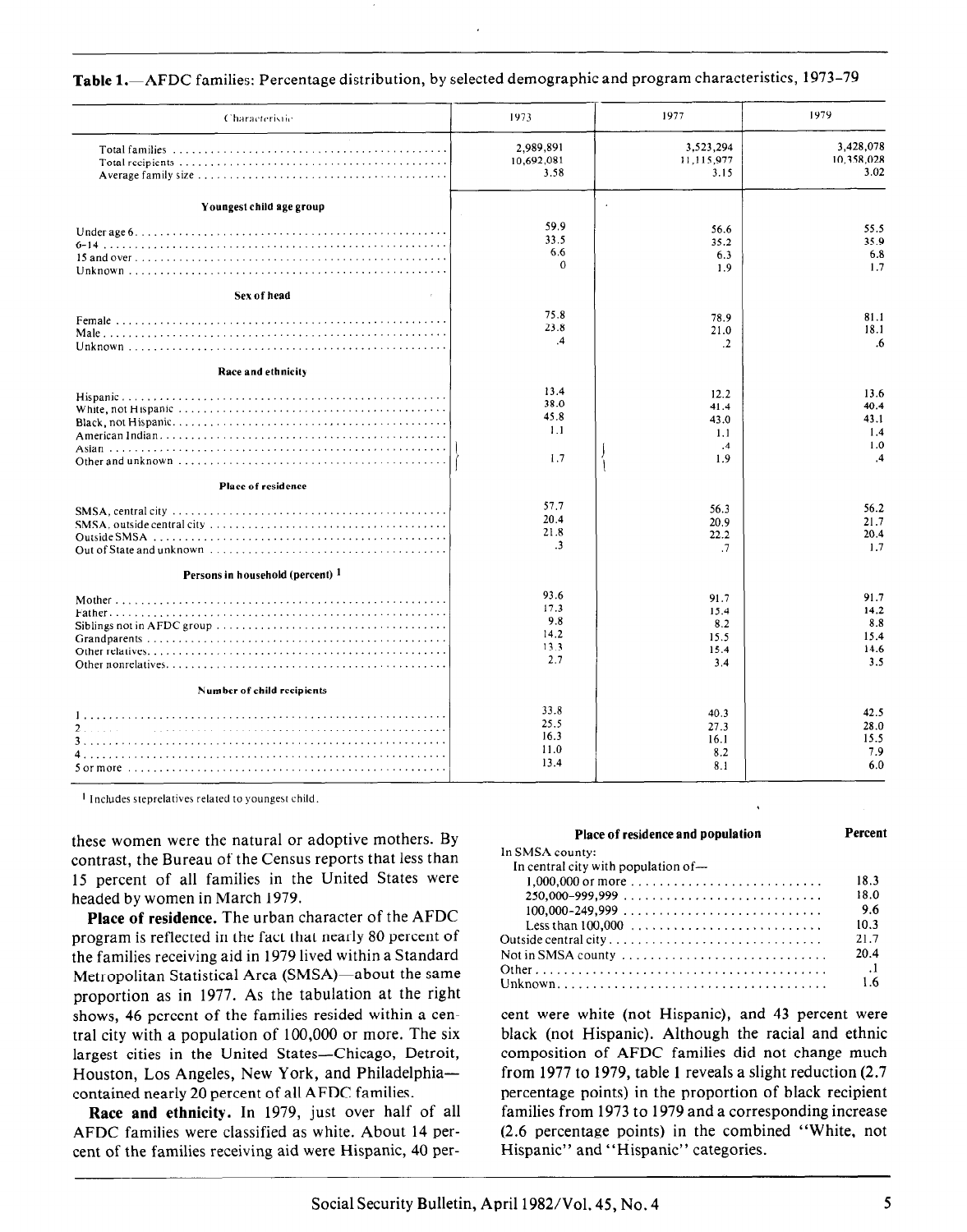Duration on the rolls. Families receiving assistance in March 1979 had been on the rolls for a median period of 29 continuous months. The duration of recipiency was measured from the date of the most recent case opening through March 1979 and was based only on cases on the rolls during that month.

## AFDC Parents

Public assistance status. In 1979, 91 percent of all AFDC families had a natural or adoptive mother in the home and 9 percent had a natural or adoptive father. Because adults may receive AFDC payments if they are caring for eligible children and meet other criteria, most of these parents-9 in 10 of the mothers and 3 in 4 of the fathers—were also included in the AFDC money grant. Table 2 shows that, of those not receiving AFDC, most of the fathers received Supplemental Security Income (SSI) payments for disability and most of the mothers

had a nonassistance source of support, usually the children's stepfather. The most recent survey reveals an increase, from 16.9 percent in 1977 to 17.7 percent in 1979, in the importance of SSI for fathers living at home and not receivng AFDC payments.

Employment status. Parents in an AFDC household are required to seek and accept employment if they are able-bodied and not providing full-time care for a child under age 6. In 1979, 1 in every 4 mothers and 2 in every 5 fathers were either working or seeking employment. Of those not in the labor force, 3 in 4 of the fathers and 3 in 5 of the mothers were either incapacitated or caring for a child under age 6. Changes in the program in 1981 provide each State the option to develop work alternatives, including community work experience, to provide jobs instead of welfare, and to demonstrate its own work incentive (WIN) program. The community work experience program (CWEP) provides on-the-job train-

Table 2.—Parents in AFDC households: Percentage distribution, by sex and selected demographic and program characteristics, 1973-79

|                                                                                                                                                                                                             | 1973                                                |                                                |                                                         | 1977                                                   | 1979                                                    |                                                        |
|-------------------------------------------------------------------------------------------------------------------------------------------------------------------------------------------------------------|-----------------------------------------------------|------------------------------------------------|---------------------------------------------------------|--------------------------------------------------------|---------------------------------------------------------|--------------------------------------------------------|
| Characteristic                                                                                                                                                                                              | Mother                                              | Father                                         | Mother                                                  | Father                                                 | Mother                                                  | Father                                                 |
| Total parents in households.                                                                                                                                                                                | 2,793,547                                           | 379,048                                        | 3,219,343                                               | 360,220                                                | 3,122,346                                               | 299,144                                                |
| Money payment status                                                                                                                                                                                        |                                                     |                                                |                                                         |                                                        |                                                         |                                                        |
| Received general assist-                                                                                                                                                                                    | 93.2<br>1.1                                         | 80.8<br>14.5                                   | 90.3<br>2.6                                             | 75.4<br>16.9                                           | 89.7<br>2.7                                             | 75.1<br>17.7                                           |
| ance only $\ldots \ldots \ldots \ldots \ldots \ldots \ldots$<br>Not a recipient $\ldots \ldots \ldots \ldots \ldots \ldots$<br>Status unknown $\ldots \ldots \ldots \ldots \ldots \ldots$                   | $\cdot$ 1<br>5.5<br>$\Omega$                        | $\cdot$<br>3.3<br>$\cdot$                      | $\cdot$ 1<br>6.6<br>.4                                  | $.5\,$<br>6.4<br>$\boldsymbol{.8}$                     | $\cdot$<br>7.2<br>$\cdot$ <sub>3</sub>                  | $\cdot$ .2<br>6.4<br>$\cdot$ 7                         |
| <b>Employment status</b>                                                                                                                                                                                    |                                                     |                                                |                                                         |                                                        |                                                         |                                                        |
| Employed full time<br>Employed part time $\ldots \ldots \ldots \ldots \ldots \ldots$<br>Seeking work or recall. $\ldots$<br>Not employed-<br>Incapacitated<br>Homemaker<br>$In school.           $<br>Other | 9.8<br>6.3<br>11.5<br>8.1<br>46.9<br>.<br>17.4<br>0 | 5.3<br>6.4<br>27.6<br>53.8<br>1.5<br>4.8<br>.7 | 8.4<br>5.4<br>11.2<br>6.3<br>41.6<br>3.2<br>21.3<br>2.6 | 4.9<br>3.3<br>36.9<br>39.1<br>1.8<br>2.2<br>8.8<br>2.9 | 8.8<br>5.4<br>10.5<br>6.6<br>39.8<br>2.8<br>23.3<br>2.7 | 8.5<br>3.0<br>34.7<br>40.0<br>2.4<br>1.5<br>8.1<br>1.8 |
| Age                                                                                                                                                                                                         |                                                     |                                                |                                                         |                                                        |                                                         |                                                        |
| Median                                                                                                                                                                                                      | 8.1<br>41.4<br>28.5<br>20.6<br>1.4<br>29.8          | 1.3<br>20.8<br>23.5<br>50.8<br>3.5<br>41.0     | 8.1<br>44.5<br>26.6<br>15.2<br>3.2<br>28.4              | 2.1<br>25.6<br>24.6<br>36.3<br>11.4<br>36.7            | 7.4<br>46.1<br>27.1<br>15.1<br>4.3<br>28.7              | 1.5<br>28.1<br>27.5<br>36.2<br>6.7<br>35.9             |
| Education                                                                                                                                                                                                   |                                                     |                                                |                                                         |                                                        |                                                         |                                                        |
| $8th-11th$ grade<br>High school graduate $\ldots \ldots \ldots \ldots \ldots$                                                                                                                               | 12.6<br>41.5<br>26.2<br>19.7                        | 31.6<br>34.3<br>16.7<br>17.5                   | 6.8<br>29.9<br>23.9<br>39.4                             | 16.7<br>26.2<br>17.3<br>39.8                           | 5.1<br>25.2<br>21.9<br>47.8                             | 12.5<br>19.6<br>15.4<br>52.5                           |
| Citizenship                                                                                                                                                                                                 |                                                     |                                                |                                                         |                                                        |                                                         |                                                        |
|                                                                                                                                                                                                             | .<br>.<br>.<br>. <i>.</i> . <i>.</i><br>.           | .<br>.<br>.<br>.<br>.                          | .<br><u>.</u><br>.<br>.                                 | a a a a a a a a a a a a<br>.<br>.<br>.<br>.            | 59.1<br>35.2<br>1.0<br>3.4<br>1.3                       | 53.5<br>34.4<br>1.2<br>8.7<br>2.2                      |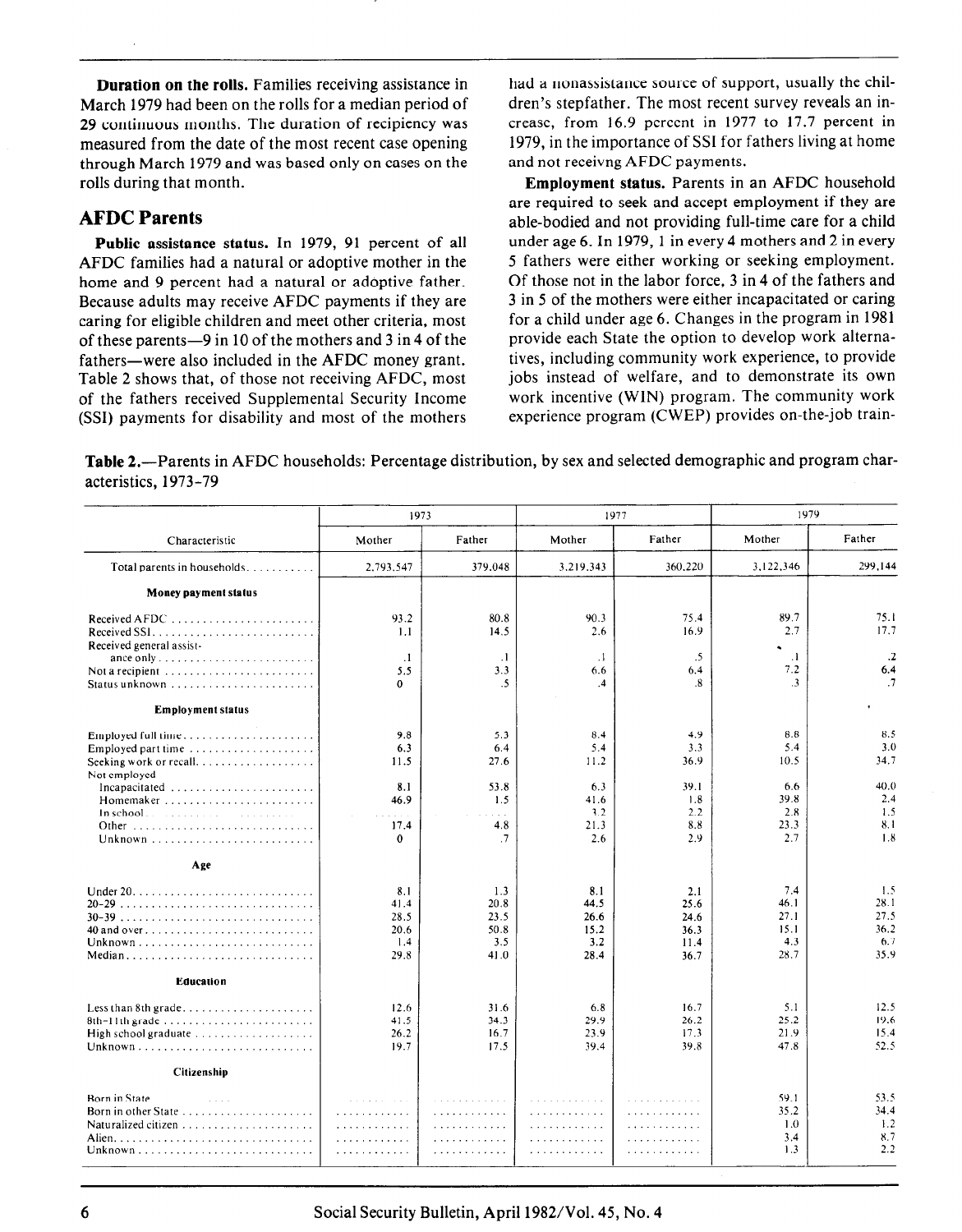ing and work experience for recipients in order to assist them in moving into regular employment.

Age. The median age of AFDC parents dropped sharply from 1969 to 1979-from 33.1 to 28.7 for the mothers and from 44.2 to 35.9 for the fathers. In 1979, more than half the mothers in the home and 3 in 10 of the fathers were under age 30. Seven percent of the mothers and 1.5 percent of the fathers were teenagersproportions that were almost double those found in the survey conducted 10 years earlier.

Educational attainment. Although the majority of parents in AFDC households were not high school graduates in 1979, about twice as many mothers and three times as many fathers held diplomas than did a decade earlier. Of those for whom the educational level was known (about half for both sexes), 18.2 percent of the mothers and 36.5 percent of the fathers had less than a 9th-grade education, 39.9 percent of the mothers and 30.9 percent of the fathers had completed l-3 years of high school, 36.0 percent of the mothers and 26.7 percent of the fathers were high school graduates, and 5.2 percent of the mothers and 4.2 percent of the fathers had some college training short of a degree. Just under 1 percent of the mothers and 1.5 percent of the fathers were college graduates.

Nativity and citizenship. In 1979, 94 percent of the mothers and 88 percent of the fathers in AFDC households were native-born Americans. One percent of the mothers and 1.2 percent of the fathers were naturalized citizens and 3.4 percent of the mothers and 8.7 percent of the fathers were aliens. Only 59 percent of the AFDC mothers and 54 percent of the fathers, however, were born in the State in which they lived in 1979.

## AFDC Children

Reason for eligibility. In 1979, 89 percent of the AFDC children received aid because their fathers did not live with them and provided little or no support (chart 2). Table 3 compares the situation in 1979 with that 2 and 6 years earlier. It shows that marital breakup remained the most common basis for eligibility, although lack of a marriage tie between parents gained in importance. Only a small proportion of the children were eligible for AFDC because their fathers were incapacitated or deceased. These categories decreased by about half.

Age and sex. The average AFDC child in 1979 was 8 years and 4 months old, compared with an age of 8 years and 11 months in 1969. The tabulation in the next column shows that more than a third of the children in 1979 were under age 6. About 85 percent of the AFDC children were under age 15.

Employment experience. From 1977 to 1979, an increasing proportion of AFDC children worked. In 1979, 4.7 percent of the children aged 16-17 and 8.4 percent

|           | Percent in- |      |  |
|-----------|-------------|------|--|
| Age group | 1969        | 1979 |  |
|           | 0.6         | 0.5  |  |
|           | 14.3        | 18.4 |  |
|           | 17.6        | 17.6 |  |
|           | 18.4        | 17.2 |  |
|           | 18.1        | 15.8 |  |
|           | 16.4        | 14.8 |  |
|           | 12.0        | 12.3 |  |
|           | 2.6         | 2.7  |  |
|           | n           |      |  |

of those aged 18-20 were employed, compared with 3.6 percent and 4.6 percent, respectively, in 1977.

## Financial Circumstances of AFDC Families

When a family applies for AFDC, the local welfare agency takes into account all of the income and assets of the adult persons requesting assistance. The income considered includes earnings, a variety of cash income from other sources, noncash income to which the State can assign a monetary value, and certain nontaxable income such as Social Security, Veterans Administration, and workers' compensation benefits. Some of the income is disregarded, or not considered, when calculating the amount of the payment. Each State specifies the types and value of liquid assets and property that the family may hold for current and future needs. All States permit the retention of real property used as a home, though some limit its value. Household goods and clothing usually may be retained, and quite often an automobile of moderate value. The value of other items of real property and liquid assets such as shares of

Table 3.—AFDC children: Percentage distribution, by age and reason for eligibility, 1973-79

| Characteristic                                                                                                                                                                                                                                    | 1973                                              | 1977                                             | 1979                                                    |  |
|---------------------------------------------------------------------------------------------------------------------------------------------------------------------------------------------------------------------------------------------------|---------------------------------------------------|--------------------------------------------------|---------------------------------------------------------|--|
| Total children $\ldots \ldots \ldots$<br>Average per family. $\dots$                                                                                                                                                                              | 7,717,665<br>2.58                                 | 7,835,803<br>2.22                                | 7,230,304<br>2.11                                       |  |
| Age distribution                                                                                                                                                                                                                                  |                                                   |                                                  |                                                         |  |
| Under age $6 \ldots \ldots \ldots \ldots$<br>15 and over $\ldots \ldots \ldots \ldots$<br>Unknown, $\ldots$ , $\ldots$ , $\ldots$ , $\ldots$                                                                                                      | 34.8<br>50.5<br>14.7<br>0                         | 35.1<br>49.2<br>14.8<br>. 9                      | 36.5<br>47.8<br>15.0<br>.9                              |  |
| <b>Reason for eligibility</b>                                                                                                                                                                                                                     |                                                   |                                                  |                                                         |  |
| Father was-<br>$Dead \ldots \ldots \ldots \ldots \ldots \ldots$<br>Unemployed<br>Absent due to-<br>Divorce $\ldots \ldots \ldots \ldots$<br>Separation $\ldots \ldots \ldots \ldots$<br>No marriage tie<br>Other reason<br>Mother did not provide | 4.0<br>10.2<br>4.1<br>17.7<br>28.8<br>31.5<br>2.4 | 2.6<br>5.9<br>5.0<br>21.4<br>25.5<br>33.8<br>4.1 | 2.2<br>5.3<br>4.1<br>20.3<br>24.4<br>37.8<br>4.4<br>1.5 |  |
| support. $\ldots \ldots \ldots$                                                                                                                                                                                                                   | 1.2                                               | 1.6                                              |                                                         |  |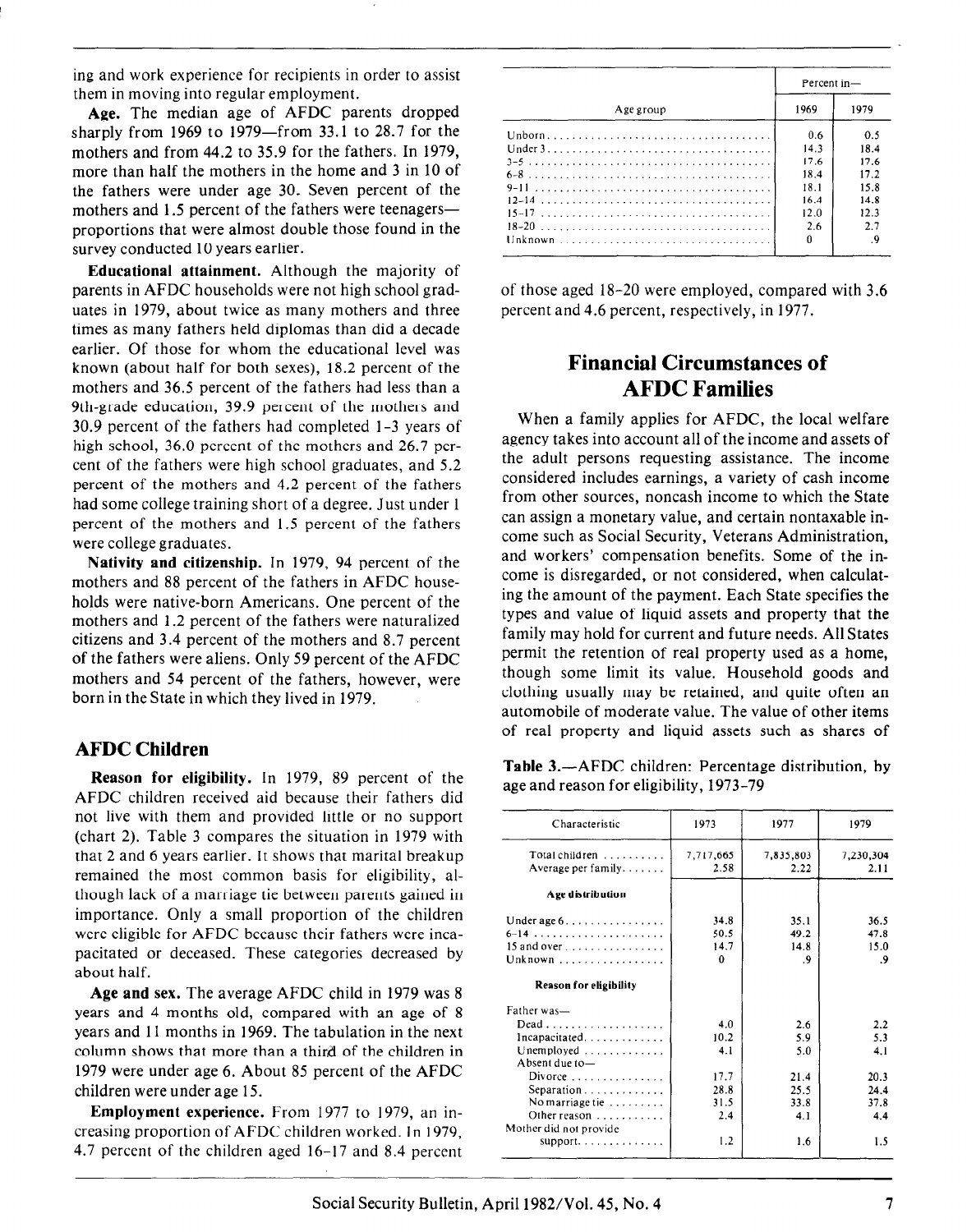**Chart 2.**—Percentage distribution of AFDC recipient children, by reason for eligibility, 1979



stock, bonds, and the face value and cash reserves of life insurance are always limited. If holdings of such items exceed the State limitation, the family is not eligible for assistance.

## The Benefit Determination Process

Each State establishes in dollar terms the amount of money a given family needs to meet a minimal standard of living in the State. The major elements of this process are (1) the need requirements established by the State, (2) the amount of nonassistance income received by the family, (3) the amount of nonassistance income that can be disregarded, and (4) the AFDC payment. The amount of the payment is determined by subtracting net nonassistance income (after income disregards) from the requirement.

Need requirements. The need standard-which covers such items as housing, food, clothing, personal and household items, and utilities—varies by the size and composition of the family. Some States budget a single amount to cover all items, while others budget separate amounts for items such as housing.

In March 1979, monthly requirements averaged \$247

for one adult and one child (33 percent of the caseload) and \$308 for one adult with two children (23 percent of the caseload). Table 4 shows the need requirements for families of various sizes.

Nonassistance income. A lower proportion of AFDC families had nonassistance income in 1979 (19 percent) than in 1977 (22 percent), but the average amount of income increased from \$248 to \$300 in the period. Table 5 shows that the main source of this income was earnings, primarily those of mothers, which averaged \$383 a month. Declines were apparent in the proportion of

**Table 4.**—Average monthly AFDC standard of need in 1979, by number of adult recipients and child recipients

|                                                                 | Adult recipients |          |          |  |
|-----------------------------------------------------------------|------------------|----------|----------|--|
| Child recipients                                                | None             | One      | Two      |  |
|                                                                 | \$135.82         | \$246.71 | \$324.30 |  |
|                                                                 | 219.82           | 208.00   | 396.30   |  |
| Three $\ldots \ldots \ldots \ldots \ldots \ldots \ldots \ldots$ | 264.75           | 365.00   | 454.03   |  |
|                                                                 | 353.00           | 417.90   | 501.93   |  |
|                                                                 | 379.77           | 47186    | 514.10   |  |
|                                                                 | 400.82           | 516.08   | 581.04   |  |
|                                                                 | 631.54           | 532.98   | 616.76   |  |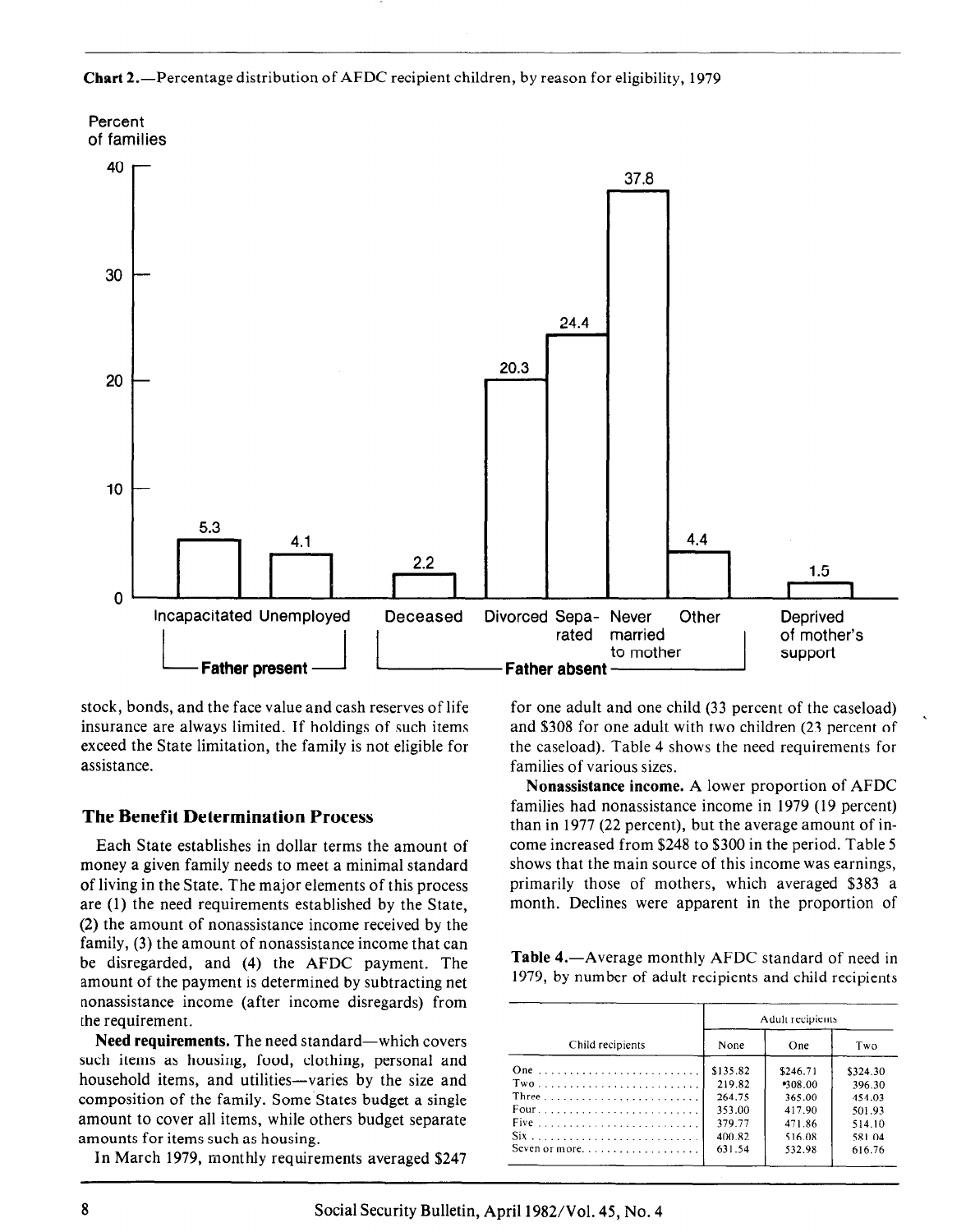Table 5.—Percent of AFDC families with nonassistance income and average amount for families with each type, 1979

| Type of nonassistance income                                                                                                                                                                                                                                                                                                                                                                                                                                                                                                                  | Percent                                                                                                                                            | Average<br>amount                                                                                                                              |
|-----------------------------------------------------------------------------------------------------------------------------------------------------------------------------------------------------------------------------------------------------------------------------------------------------------------------------------------------------------------------------------------------------------------------------------------------------------------------------------------------------------------------------------------------|----------------------------------------------------------------------------------------------------------------------------------------------------|------------------------------------------------------------------------------------------------------------------------------------------------|
| Total, one or more sources. $\ldots \ldots \ldots \ldots$                                                                                                                                                                                                                                                                                                                                                                                                                                                                                     | 19.3                                                                                                                                               | \$299.91                                                                                                                                       |
| Earnings of one or more persons. $\dots \dots \dots \dots$<br>Father<br>Children aged 14 and over<br>Other adults $\ldots \ldots \ldots \ldots \ldots \ldots \ldots$<br>Public service employment earnings<br>OASDI and Railroad Retirement benefits<br>Unemployment compensation. $\dots \dots \dots \dots$<br>Contributions from stepparent in home $\dots\dots\dots$<br>Contributions from other persons in home<br>Other cash income $\ldots \ldots \ldots \ldots \ldots \ldots$<br>Other income in-kind with money value $\ldots \ldots$ | 12.8<br>12.2<br>.5<br>$\cdot$<br>$\cdot$ 1<br>$\cdot$ 1<br>3.1<br>$\cdot$ 4<br>.4<br>.6<br>$\cdot$<br>$\cdot$<br>.6<br>1.9<br>$\cdot$ <sub>4</sub> | 381.11<br>383.00<br>335.45<br>205.71<br>268.52<br>239.50<br>132.61<br>130.18<br>143.47<br>236.68<br>234.84<br>62.53<br>71.66<br>80.40<br>70.66 |

families receiving other types of nonassistance income. Social Security benefits were the second most important source of nonassistance income, although they were received by only 3 percent of AFDC families.

Disregarded income. Disregarded income under AFDC is of two types—mandatory and optional. Examples of the first type are the earnings of AFDC children if they are in school and not employed full time, the first \$30 of monthly earnings plus one-third of the remaining gross earned income of other persons in the assistance group, and reasonable work expenses. Optional income that may be disregarded includes up to \$5 per month for each AFDC recipient, and amounts set aside for future identifiable needs of AFDC children.

Seventy-one percent of the families with nonassistance income in 1979 had some of it disregarded. The average amount was \$255 a month per family. As table 6 shows, most of the disregarded income was related to the  $$30 + 1/3$  work incentive and employment expense provisions. Recently enacted Federal legislation limits to 4 months duration the  $$30 + 1/3$  disregard and sets a standard amount for work expenses and a maximum amount for child care expenses.

Amount of AFDC and budget summary. The AFDC families were paid an average of \$253 under the program and received an additional \$58 in nonassistance income in March 1979. The average need requirement and AFDC payment were considerably higher for families living in metropolitan (\$312 and \$265) than nonmetropolitan (\$258 and \$192) areas. Table 7 shows the average AFDC payment for families of various sizes. A family with one adult and one child averaged \$209 a month. The average payment to a family with one adult and two children was \$257.

Nationally, assistance payments totaled \$869 million for March 1979 and nonassistance income amounted to \$199 million. More than half (\$121 million) of the nonTable 6.-Percent of families with nonassistance income, by type of income disregarded and average amount of such income for families with each type, 1979

| Type of disregarded income                                                    | Percent<br>οf<br>families | Amount   |
|-------------------------------------------------------------------------------|---------------------------|----------|
|                                                                               | 71.4                      | \$255.37 |
|                                                                               | 5.9                       | 6.11     |
| First \$30 plus $1/3$ of remaining earned income                              | 64.9                      | 147.20   |
| Allowed employment expenses<br>Differentiated:                                | 60.5                      | 129.03   |
|                                                                               | 20.2                      | 101.32   |
|                                                                               | 44.3                      | 95.29    |
|                                                                               | 15.5                      | 99.97    |
| For support of dependents outside assistance                                  |                           |          |
| group $\ldots \ldots \ldots \ldots \ldots \ldots \ldots \ldots \ldots \ldots$ | .7                        | 90.35    |
| Additional disregarded income                                                 | 9.5                       | 80.23    |

Table 7.—Average AFDC payment amounts, by number of adult recipients and child recipients, 1979

|                                                                                                                                                                                                                  | Adult recipients                                                     |                                                                      |                                                                      |  |
|------------------------------------------------------------------------------------------------------------------------------------------------------------------------------------------------------------------|----------------------------------------------------------------------|----------------------------------------------------------------------|----------------------------------------------------------------------|--|
| Child recipients                                                                                                                                                                                                 | None                                                                 | One                                                                  | Two                                                                  |  |
| Two<br>Three $\ldots \ldots \ldots \ldots \ldots \ldots \ldots \ldots$<br>Five $\ldots$ ,<br>$Six \dots \dots \dots \dots \dots \dots \dots \dots \dots \dots$<br>Seven or more. $\dots \dots \dots \dots \dots$ | \$115.81<br>186.88<br>221.44<br>286.84<br>284.57<br>354.23<br>455.72 | \$208.81<br>257.08<br>298.86<br>345.30<br>389.66<br>414.93<br>412.03 | \$272.53<br>327.08<br>366.23<br>413.06<br>358.05<br>429.40<br>419.27 |  |

assistance income was not counted in determining the AFDC payments.

The AFDC grant therefore made up the bulk of the cash income available to most families. When assistance and nonassistance cash income were combined, the average amount available for the families of the most common sizes were \$229 for one adult and one child and \$284 for one adult with two children.

In March 1979, 3 in 4 of the AFDC families also received a supplemental income benefit in the form of food stamps. To participate in this program, low-income households must meet standards set by the Department of Agriculture that consider household size and the income of all family members. The average food stamp benefit per participating AFDC family was \$106. A very small proportion of the AFDC families also received general or emergency assistance in addition to AFDC in March 1979. Families that are eligible for AFDC often receive other benefits such as Medicaid, housing assistance, energy assistance, and social services.

## Child Support Enforcement

When the Child Support Enforcement program was established in 1975, the States were directed to locate (Continued on page 19)